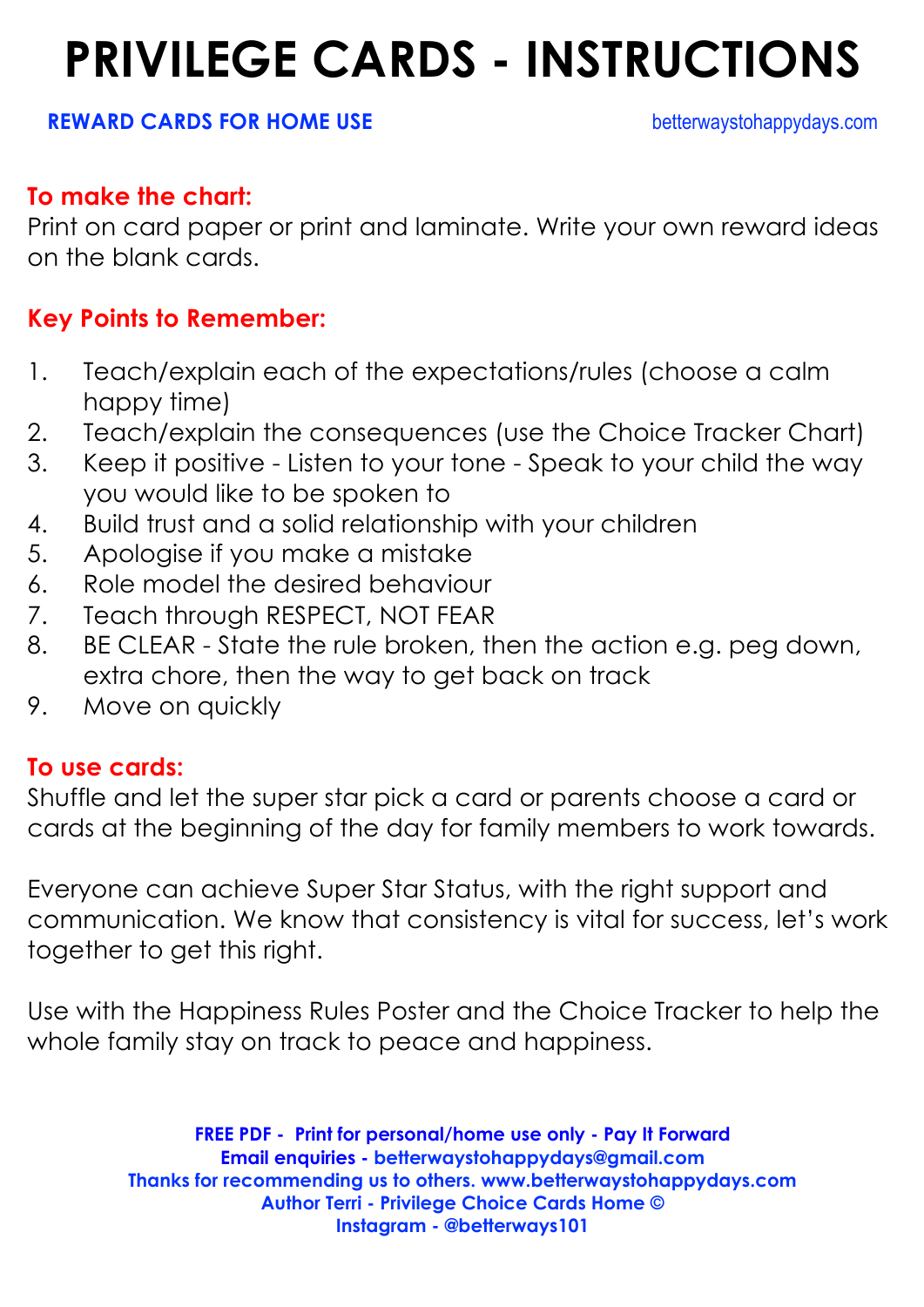

# **Privilege Cards**



**REWARD CARDS FOR HOME USE betterwaystohappydays.com** 

### **Dessert**

Parents choose the options

### **Family Game** Parents choose the time,

you choose the game

# **Screen Time**

Parent's choose amount of time and when, you choose the device

# **Family Movie**

Parents choose the time, you choose the movie

### **Play Date**

Parents choose time and day and they host or do pick up and drop off

# **Chore Card**

Get out of one chore by presenting this card

## **Play Date**

Parents choose time and day and they host or do pick up and drop off

# **Stay Up Later**

Parents choose the night and the time

# **Take Away**

Parents choose the time and day, you choose the meal

# **Stay Up Later**

Parents choose the night and the amount of time

# **Parent Time**

1 hour alone with Mum or Dad, Parents choose the day/time

# **Story Time**

Parents choose the night and the time, you choose the book